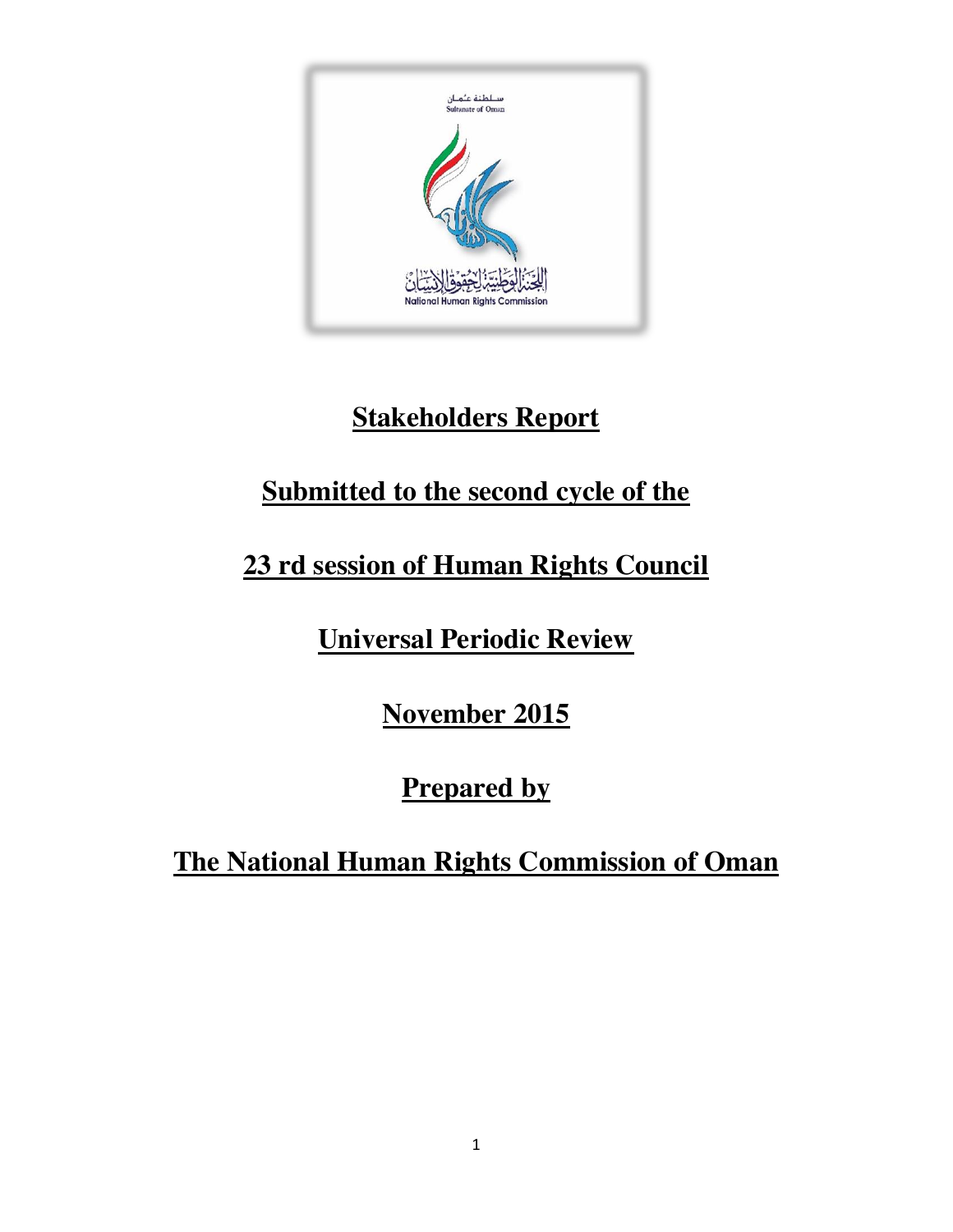

The present report is a summary of NHRCO submission to the universal periodic review exercise.

Convinced that cooperation with the Human Rights Council through dialogue, in order to improve human rights systems in all United Nations Member States, and to furthering of efforts to promote respect for human rights, the NHRCO is honored to submit its report on the follow up to recommendations and measures taken by the State to guarantee human rights and to ensure their full observance in the society.

The NHRCO is fully aware that the enjoyment of human rights will result in the development of the Omani society. In presenting this report NHRCO is mindful that the advancement of human rights in Oman is a continuous, evolving and cumulative process with gradual results. There will always be challenges to each reform and development process, and NHRCO is determined to work closely with all competent Omani authorities to disseminate a culture of human rights in the society and to ensure also that human rights are in line with international norms for the best interest of its citizens and the prosperity of its society.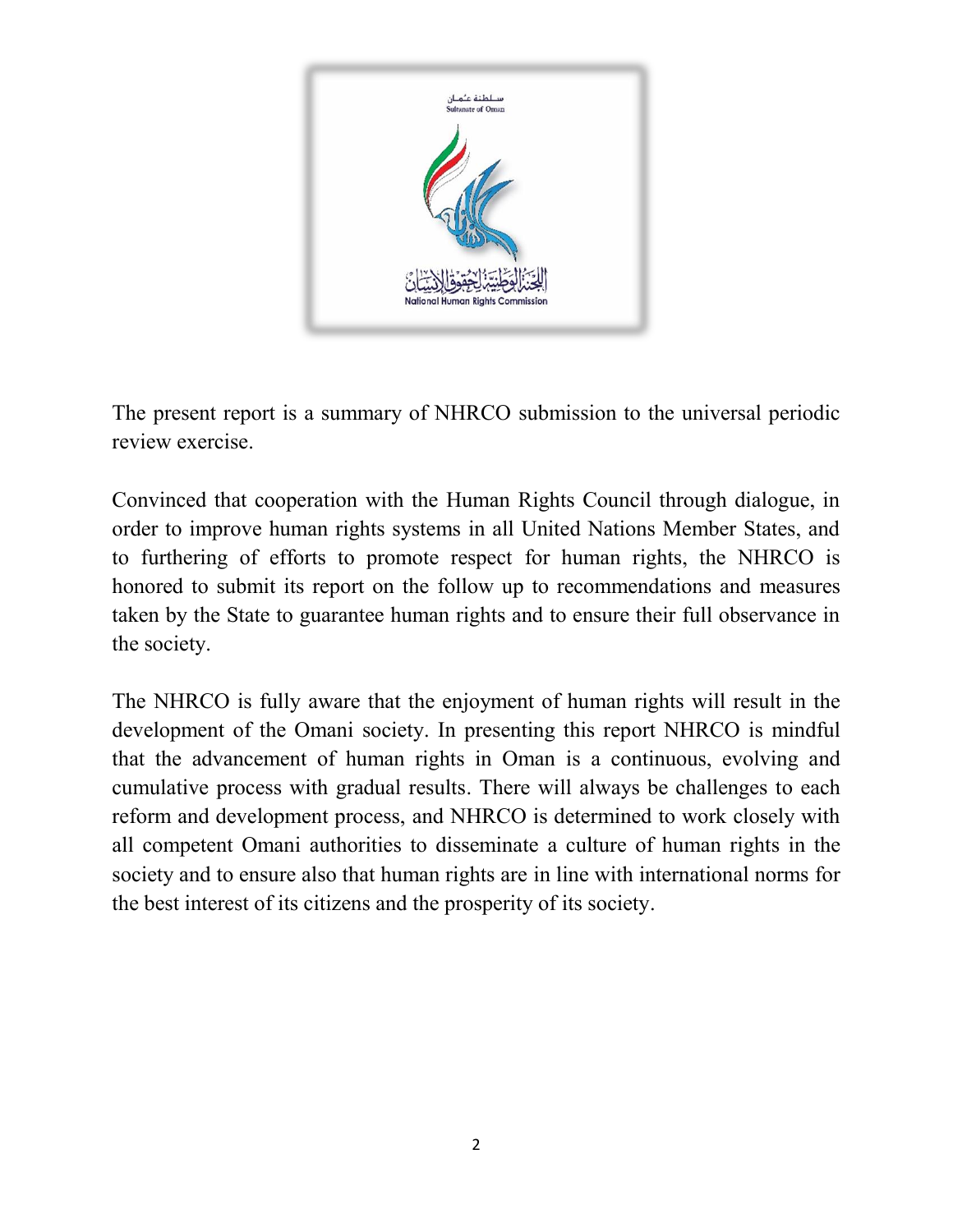

#### **Description of methodology and of broad consultation in the process of drafting the report**

- 1. The National Human Rights Commission of Oman (NHRCO) was established by a Royal Decree in 2008. It started its activities in early 2010 when a subsequent Royal Decree was issued to nominate its members who each serve for a term of three years.
- 2. The NHRCO is affiliated to the State Council (House of Senates and House of Deputies). It enjoys an autonomous status and is only linked to the State Council of Oman administratively.
- 3. The NHRCO annual report is submitted to His Majesty the Sultan of Oman through the Chairman of the State Council as a form of protocol.
- 4. Despite its short lifespan, the NHRCO has acquired a "B" status from the International Coordinating Committee, "Associate Status" with the Asian Pacific Forum (APF) and it is also a member with a monitoring capacity in the League of Arab States and the Arab Network for Human Rights.
- 5. The NHRCO has established effective institutional relationships with the United Nations Office of the High Commissioner for Human Rights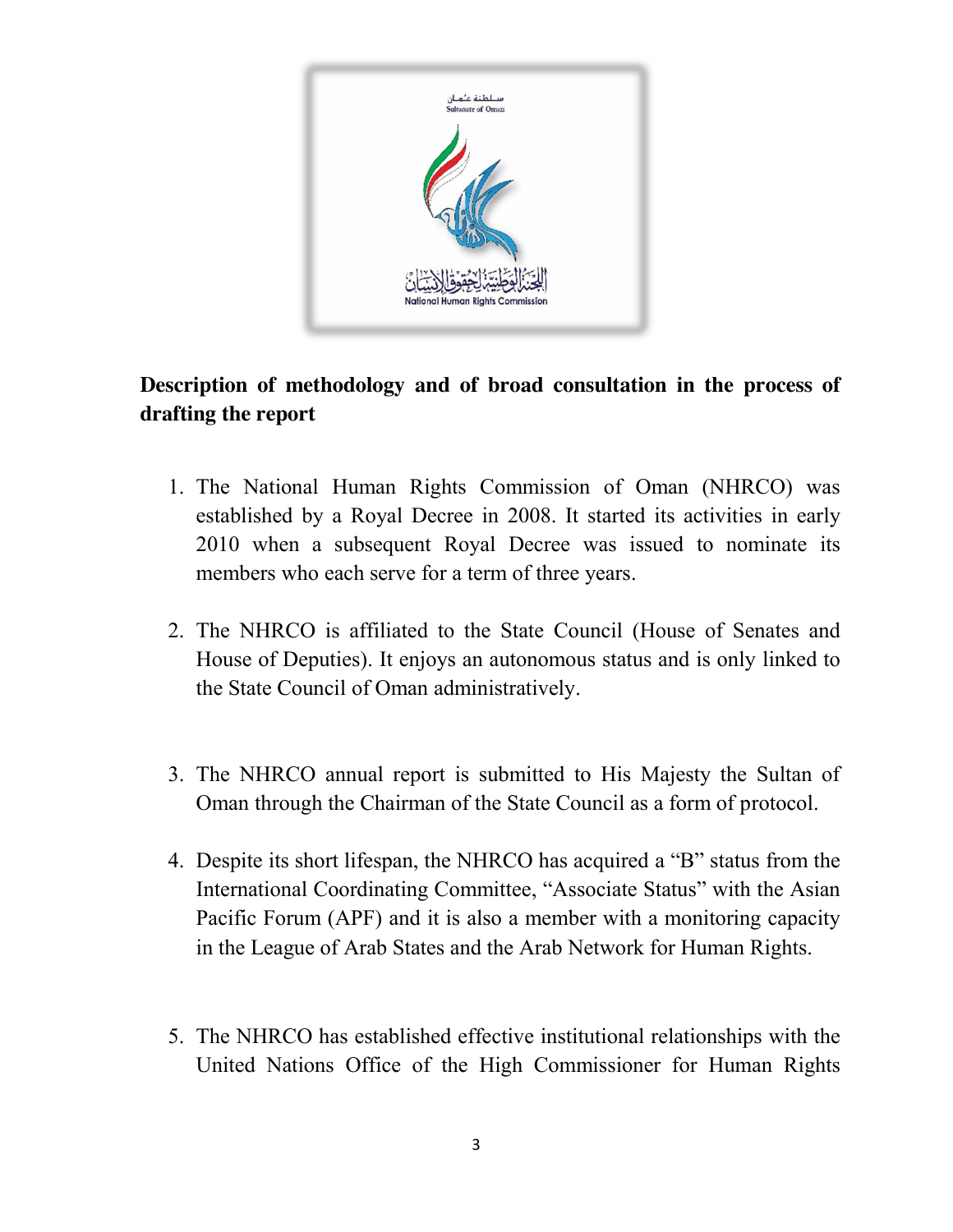

(OHCHR), and specifically with its national institutions and regional mechanisms sections.

- 6. Since its establishment, the NHRCO organized various raising awareness and educational projects and activities in collaboration with the OHCHR in order to disseminate the concepts of human rights within the Omani society.
- 7. The NHRCO initiated and facilitated several meetings with Nongovernmental organizations aiming at raising awareness on issues related to human rights, including on the role of the NHRI, but more importantly to highlight the role of civil society in promoting and protecting human rights in line with the objectives of the universal periodic review mechanism.
- 8. In order to prepare this report, the NHRCO engaged with different stakeholders and took the initiative to meet and consult with various governmental, academic, national institutions and civil society organizations involved in human rights work. During these meetings, constructive discussions took place on various topics and the parties agreed to continue the dialogue with a view to enhance the productive cooperation and coordination on human rights matters particularly, with regard to setting a proper strategy to treat with recommendations presented to Oman during the UPR exercise. The NHRCO strongly believes that holding regular meetings with representatives of all actors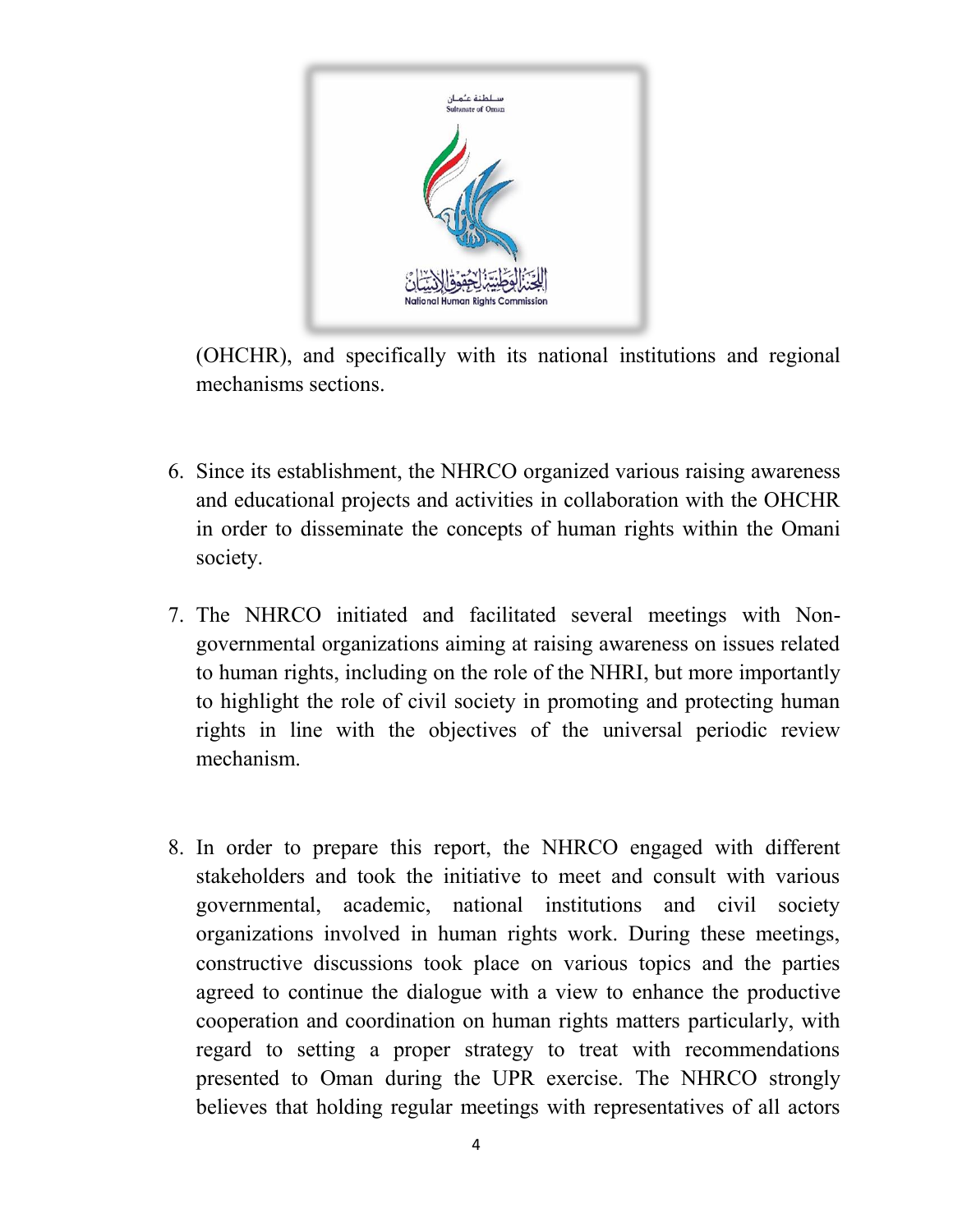

within the Omani society to discuss their concerns, will contribute to the development of the human rights system in Oman.

#### A. **Background and Framework (normative and institutional framework for the promotion and protection of human rights)**

- 9. The NHRCO commends the Ministry of Social Development (MOSD) for having created - through Ministerial Decision (330\2012) - a department specialized in the protection of families that experience abuses against women and children and in identifying the risks of human trafficking. The NHRCO emphasizes that citizens should be made aware of the existence of such a department and that its divisions are available and active within the different regions of the Sultanate of Oman. The NHRCO considers this department as a form of national mechanism created to protect women and children who are subjected to domestic violence.
- 10. The Commission also commends the government for issuing Royal Decree 18\2014 to create a General Directorate specialized in following up on the affairs of disabled persons. The NHRCO considers this initiative as important national mechanism which promotes and protects the rights of the disabled persons.
- 11.The NHRCO notes that the government has issued Royal Decree 111\2011 which gives rights and power to assess and monitor the financial and administrative performance and behaviors of all entities in Oman. The government went further to issue Royal Decree 112\2011 that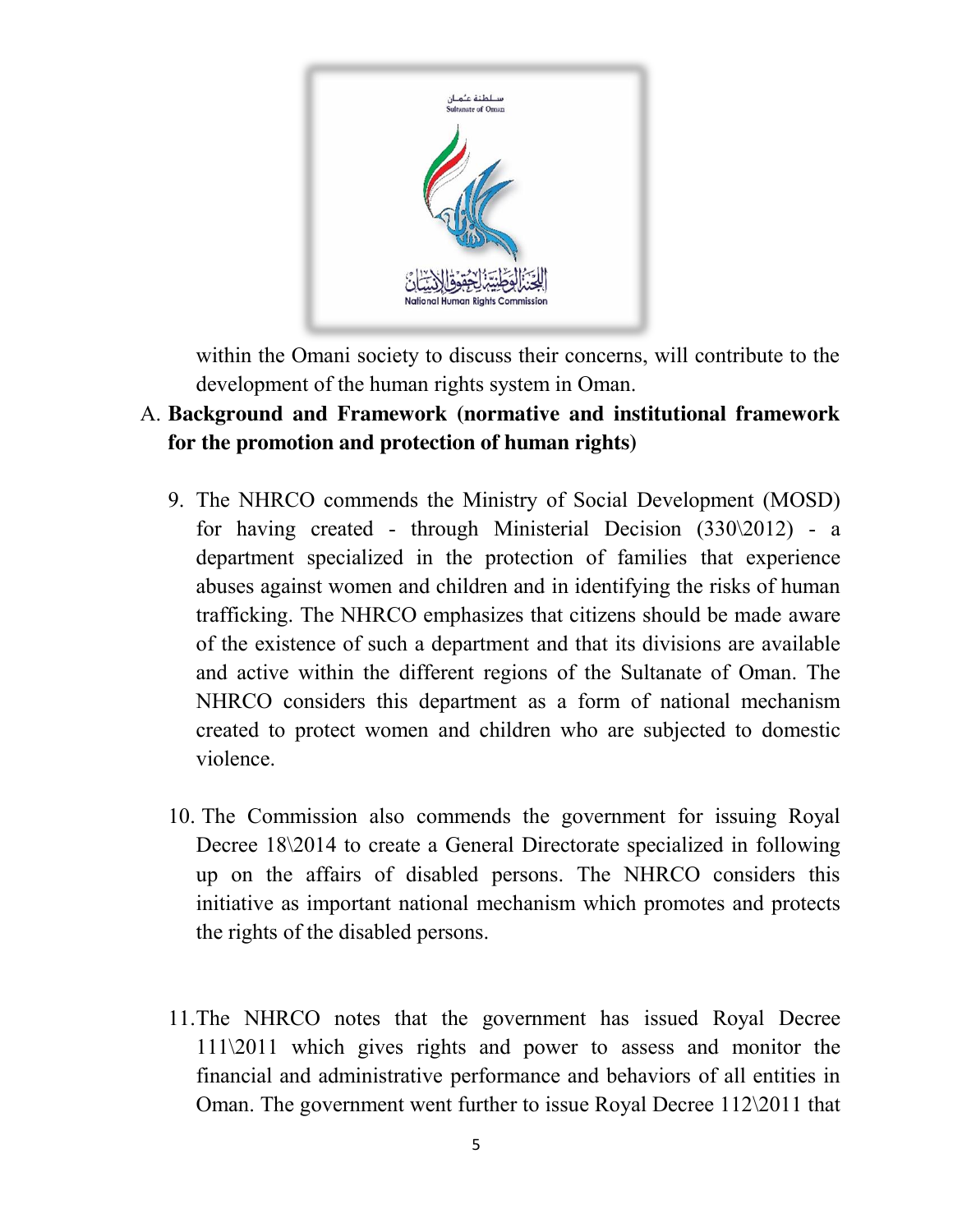

safeguards the protection of public finances and prevents conflicts of interest. However, the Commission advises the revision of Art. 16 of the law that governs the monitoring of the administrative and financial affairs within the State.

12.The establishment of the National Committee for Youth through Royal Decree 177\2011 was introduced to empower the Omani Youth, raise their awareness and develop their capacities including through informing as well as educating them of their rights and responsibilities within their society.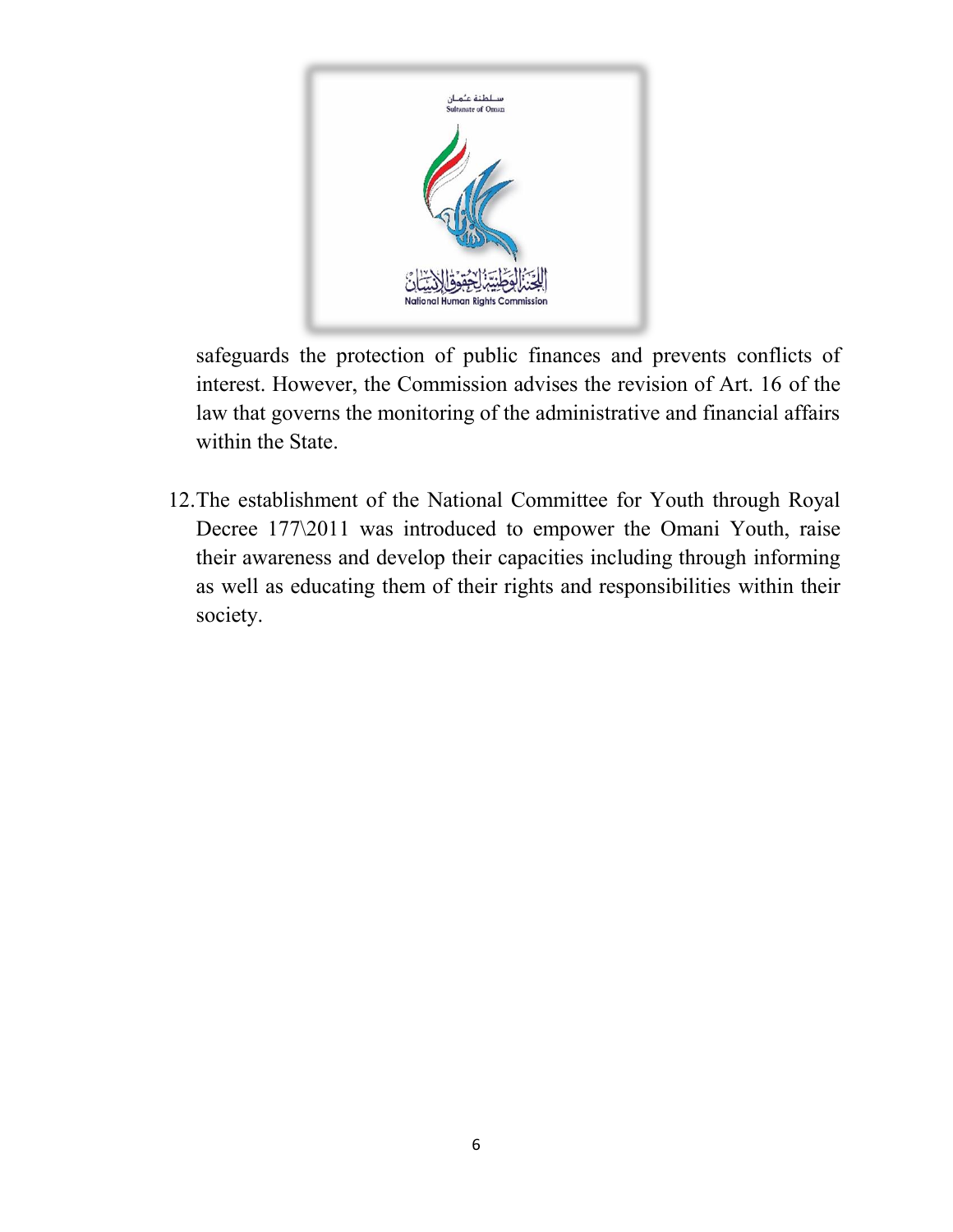

#### **B. Implementation of international human rights obligations (cooperation with human rights mechanisms, NHRI activities, public awareness of human rights**

- 13. The NHRCO encourages the efforts of the Ministry of Commerce and Industry in formulating of national incentives which empower women engagement and participation in small and medium enterprises (SME's). Women of all backgrounds are encouraged and supported by local government authorities and state funding institutions to set up businesses including from their residencies the aim of which is to empowering women both socially and economically.
- 14. NHRCO witnessed greater participation of women candidates during the Majlis Al Shurra elections in 2011. The NHRCO would like to highlight the efforts of the Ministry of Interior (which administers all matters concerning domestic affairs between all the governorates and regions of the country) in 2014 for organizing training programs as part of raising awareness campaigns for candidates interested in running for Majlis Al Shurra. These measures were set in place to advice women candidates on the legal aspects of the polling process, the requirements to be met by candidates, ways to plan and manage promotion campaigns and the rules and regulations that candidates need to comply with.
- 15. In collaboration with the Ministry of Social Development and Regional Women's' Association, the NHRCO organized numerous capacity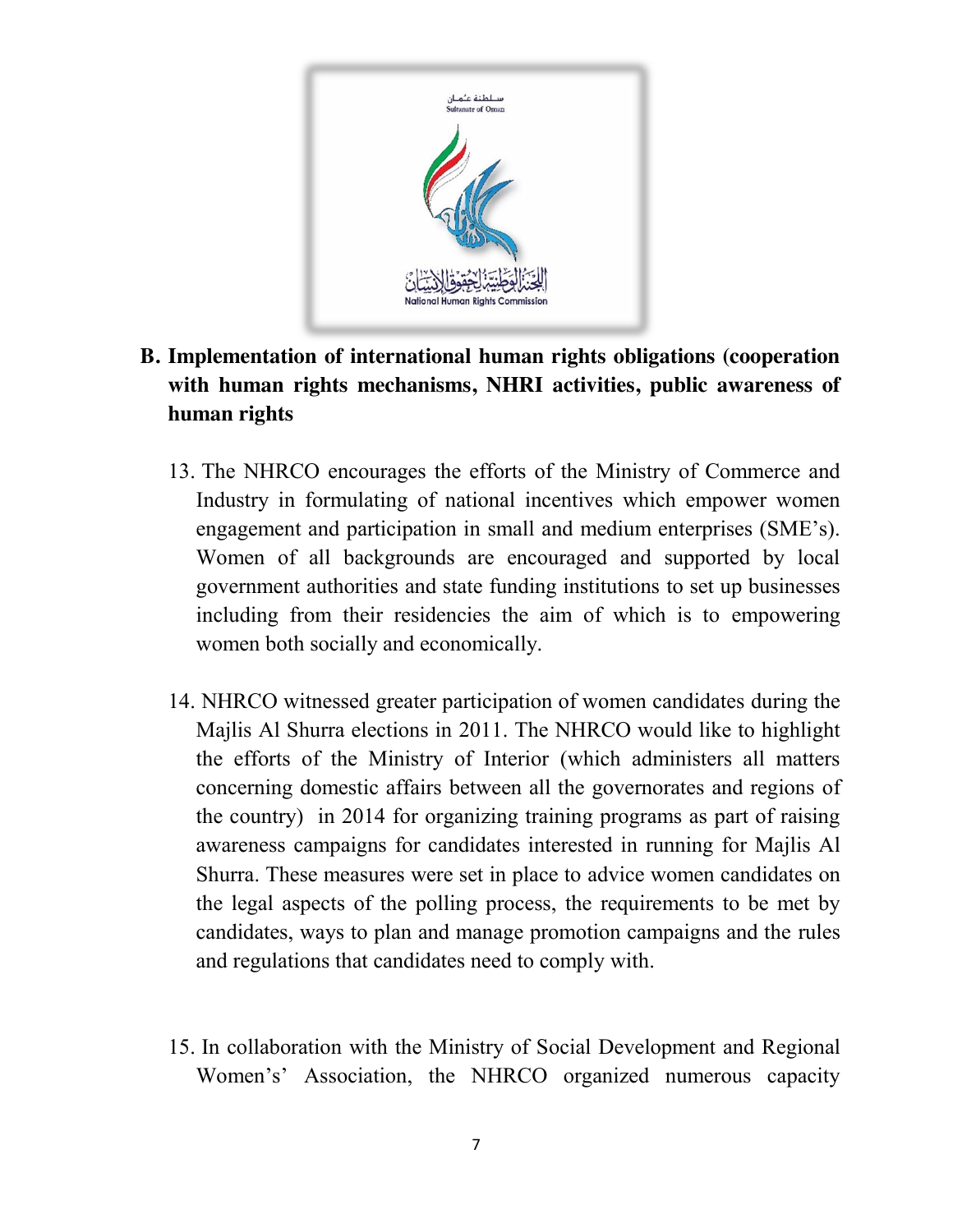

building workshops and seminars all over Oman in order to empower women's rights according to national and international standards.

- 16. Despite women integration in all sectors of society, the NHRCO would like to highlight the fact that women who are married to non-Omanis are subject to discrimination and prejudice as their children are not eligible to Omani citizenship according to Law on Nationality (34/2014) which denies them such nationality. Furthermore, while having to go through a permission process that legally recognizes a marriage, both husband and children are only allowed to reside in the country on the basis of employment and a valid work permit. The NHRCO requests the revision of Article 4, 18 (ii) & 20 of the Nationality Law which was issued in 2014 for the purpose of putting an end to this specific concern.
- 17. The NHRCO encourages the government of Oman to enhance its cooperation with United Nations human rights mechanisms and commends the government for having extended an invitation to the Special Rapporteur on Freedom of Association and Peaceful Assembly. In this regard the NHRCO recommends that the drafting of the Civil Association Law should take into consideration international human rights norms as well as the recommendations provided by the relevant Special Rapporteurs in line with their respective mandates.
- 18. The NHRCO emphasizes that the constructive cooperation with the OHCHR leads to raise public awareness on all issues related to human rights. The NHRCO commends representatives of the Government,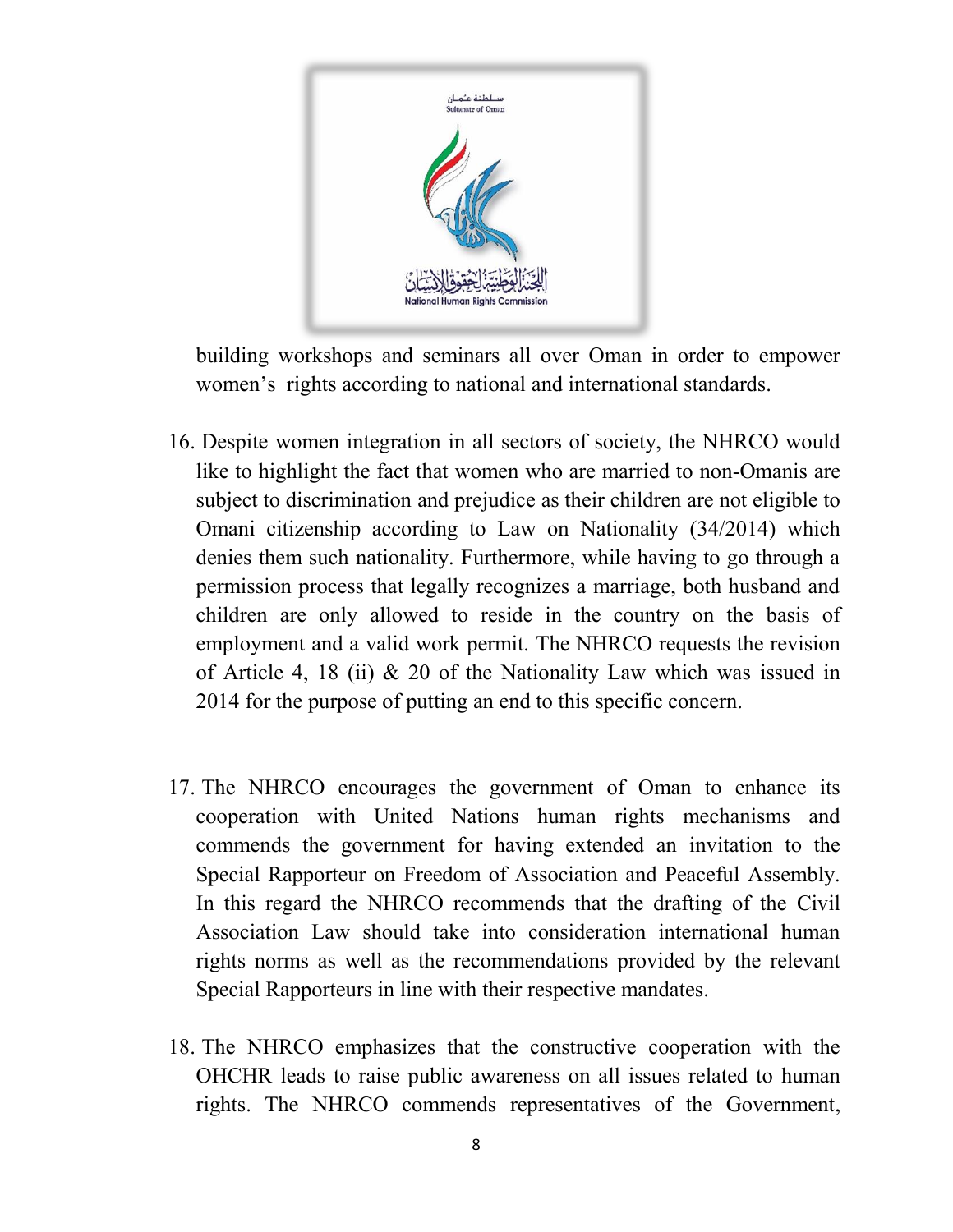

parliamentarians and civil society experts for their determination, dedication and efforts in promoting human rights in Oman including through their active participation and provided expertise in joint activities and programs.

- 19.Where the integration of human rights principles into educational programs and curriculums is concerned, the NHRCO notes the efforts by the government to advance dialogue with all concerned stakeholders in this context. The Ministry of Higher Education has ensured the inclusion of human rights elective courses within certain educational and provided courses.
- 20. Concerning the integration of children with special needs into national educational system, the NHRCO advises that educational teams, specialized staff and qualified facilities should be put in place in order to ensure that disabled children with special needs enjoy their full educational rights according to international standards.
- 21.Through the close cooperation between Sultans Armed Forces and Royal Oman Police (ROP) and upon their request, NHRCO recalls that its representatives have provided raising awareness programs on issues related to human rights to both categories. The Commission intends to provide them too with long term technical assistance programs in coordination with the OHCHR as part of its efforts to develop and strengthen the national workforce.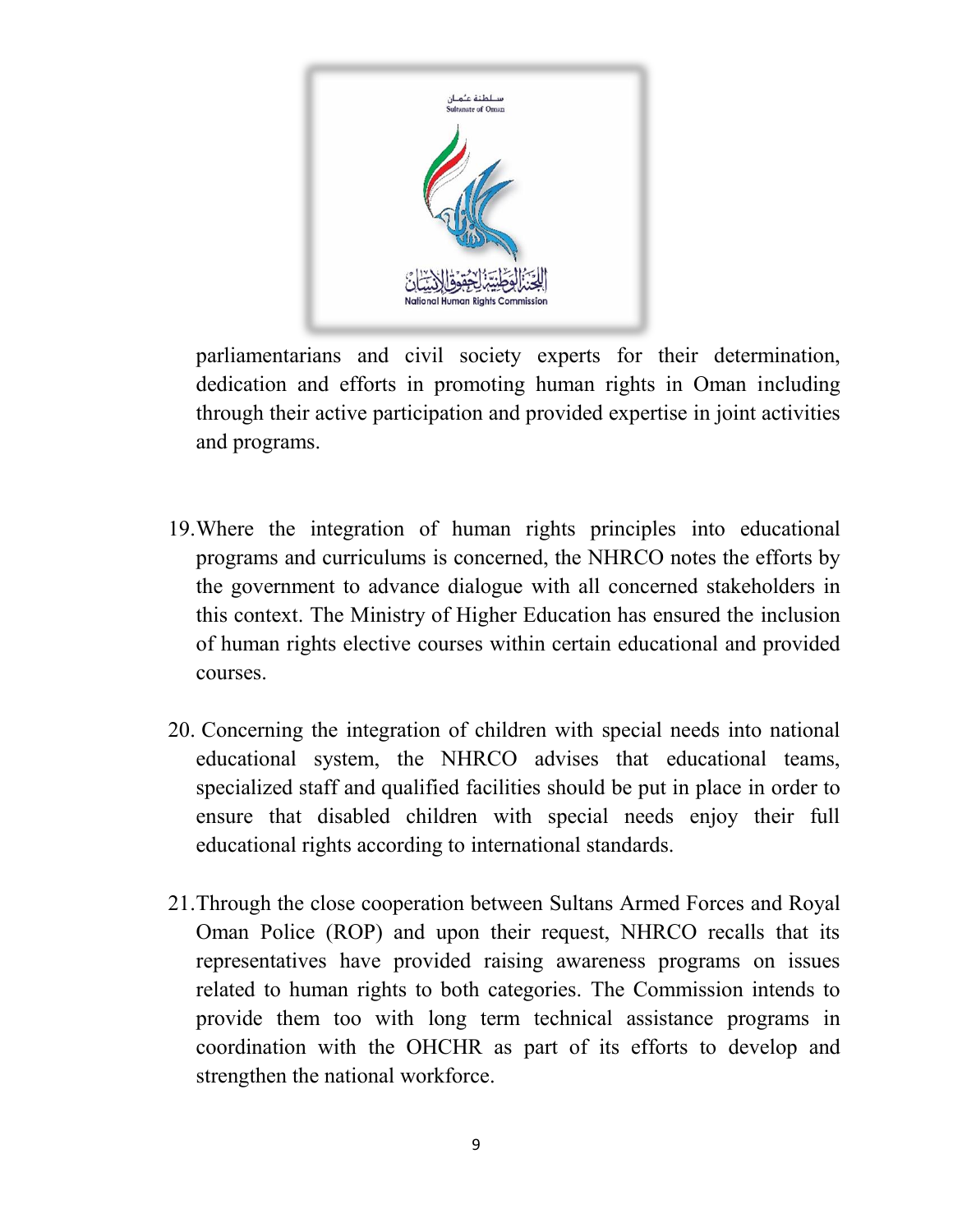

- 22.The NHRCO commends the Ministry of Foreign Affairs for having established a committee with the purpose of studying, analyzing and providing recommendations on ratifying international treaties and accession to international instruments, within which representatives of the government, civil society associations and national human rights institutions are members. The NHRCO hopes that the outcome of the committee work will result in further interaction with international human rights mechanisms.
- 23.Where submission of overdue reports and replies are concerned, the NHRCO representatives facilitates the drafting of reports submitted by the government and related bodies and authorities and in line with the requirements of the United Nations and International Organizations norms.
- 24.The Commission commends the establishment of the National Committee for Combatting Human Trafficking by Royal Decree 30/2008. The Committee is headed by H.E the Secretary General of the Ministry of Foreign Affairs since 2012. The NHRCO recommends the organizing of raising awareness programs in favor of public as well as local and national authorities on issues related to combatting Human Trafficking and relevant Laws.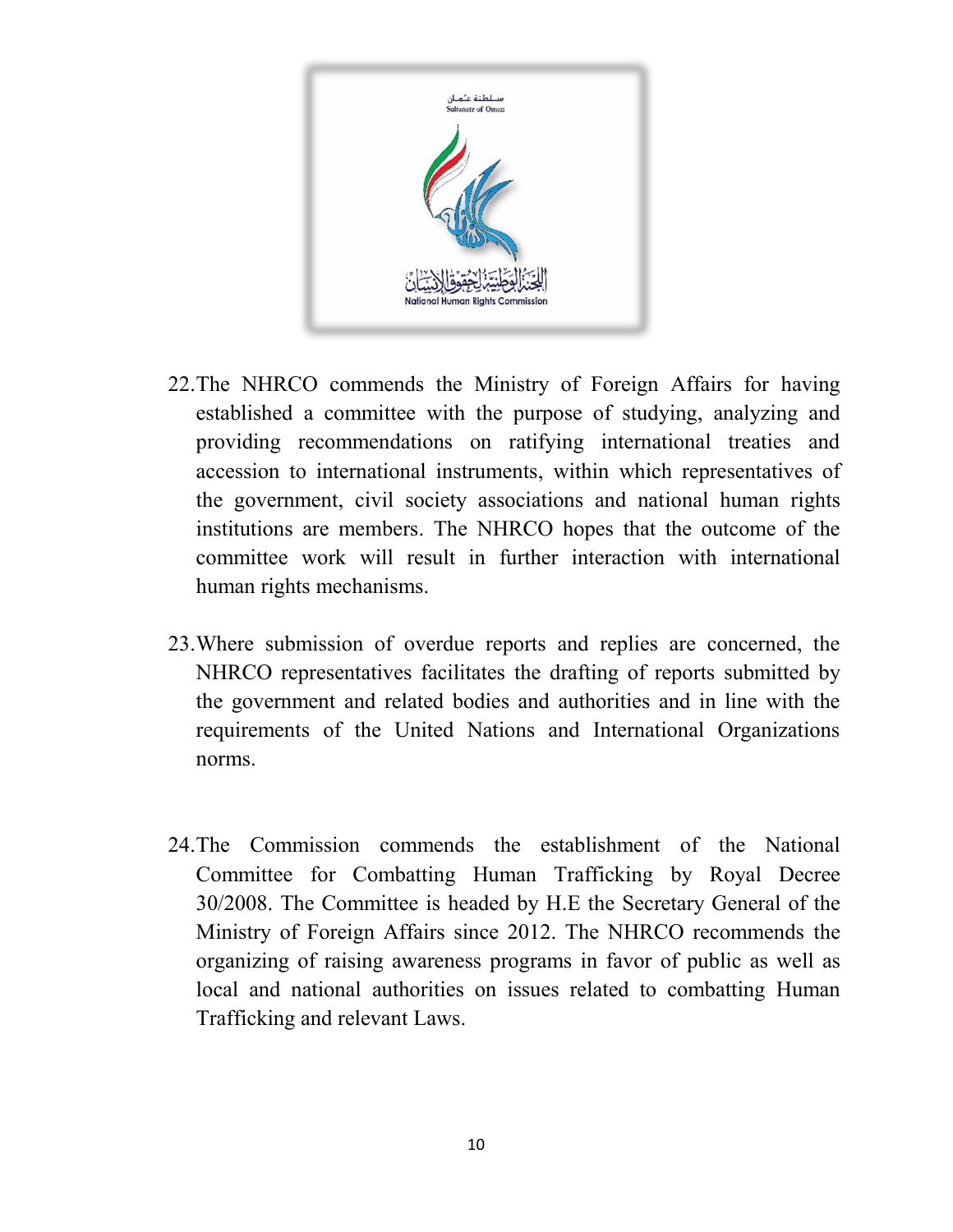

25.The NHRCO notes that the government is in the process of drafting a new Labor Law and stresses the need for the plight and conditions of domestic workers be included and considered. There is currently a Ministerial Decision 1/2011 that outlines the procedures to be undertaken with regard to domestic workers which needs further enhancement and endorsement by the concerned authorities.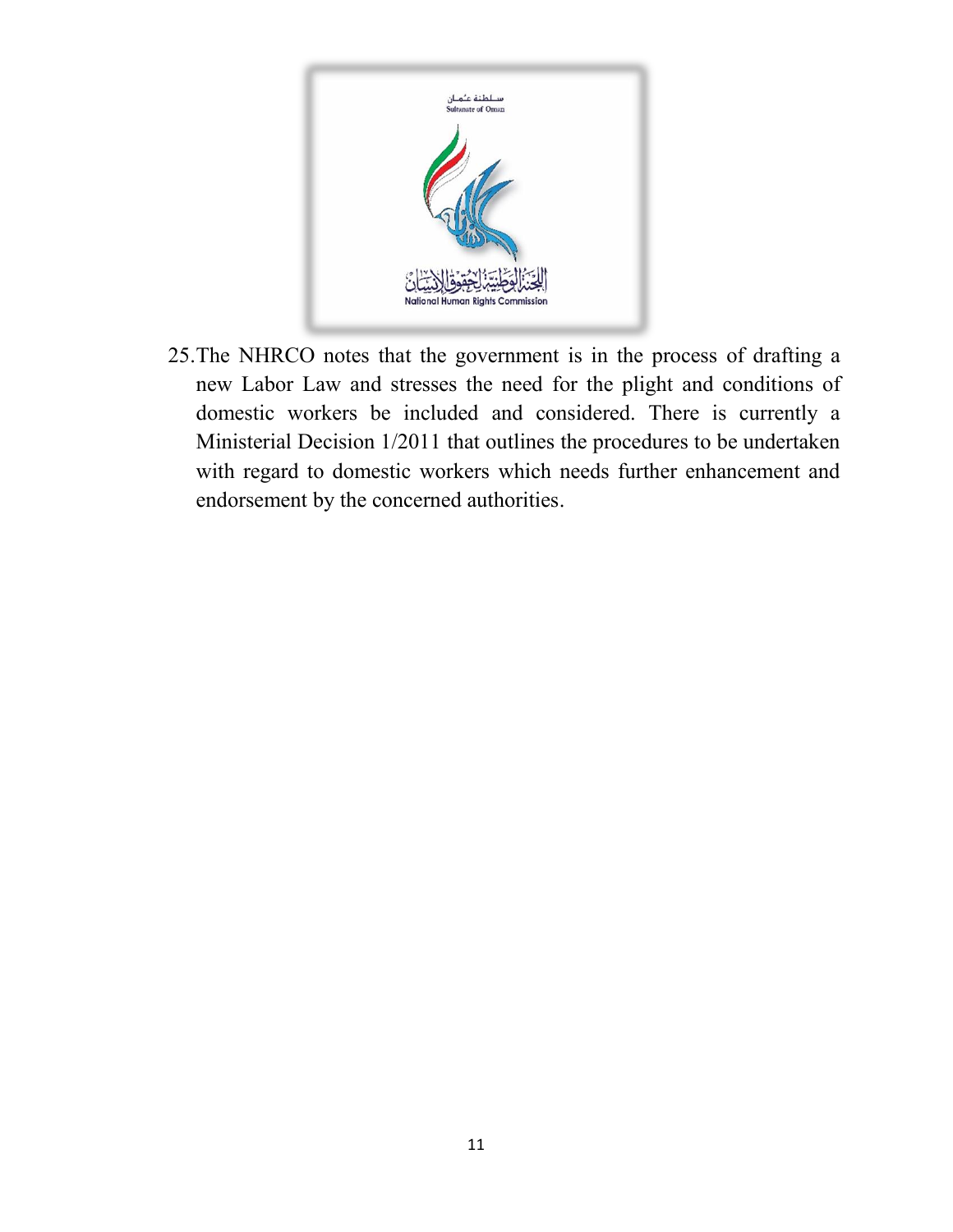

- **C. Identification of achievements, best practices, challenges and constraints in relation to the implementation of accepted recommendations and the development of human rights situation in the State**
	- 26.The NHRCO notes with appreciation both the government and parliaments efforts to implement monitoring mechanisms related to legislative matters. Nevertheless, the Commission advises for the revision of the Print and Publication Law as well as the law that governs Civil Society Associations. In addition, the revision of Art. 131 from the Penal Code which involves the freedom of assembly requires further attention and consideration.
	- 27.The commission applauds the government for the establishment of an Authority for Consumer Protection in 2011. Furthermore, in 2014 the NHRCO noted that the government issued new laws relevant to the protection of consumer rights the act that falls within the scope of protecting and promoting human rights.
	- 28.Concerning the amendments of Art. 4 of the Penal Procedures 97-99 of Royal Decree 59\2011 which stipulates that Public Prosecutors are responsible for all arrests, the NHRCO advices that this article be revised in order to prevent the interference of different authorities and in line with relevant human rights principles.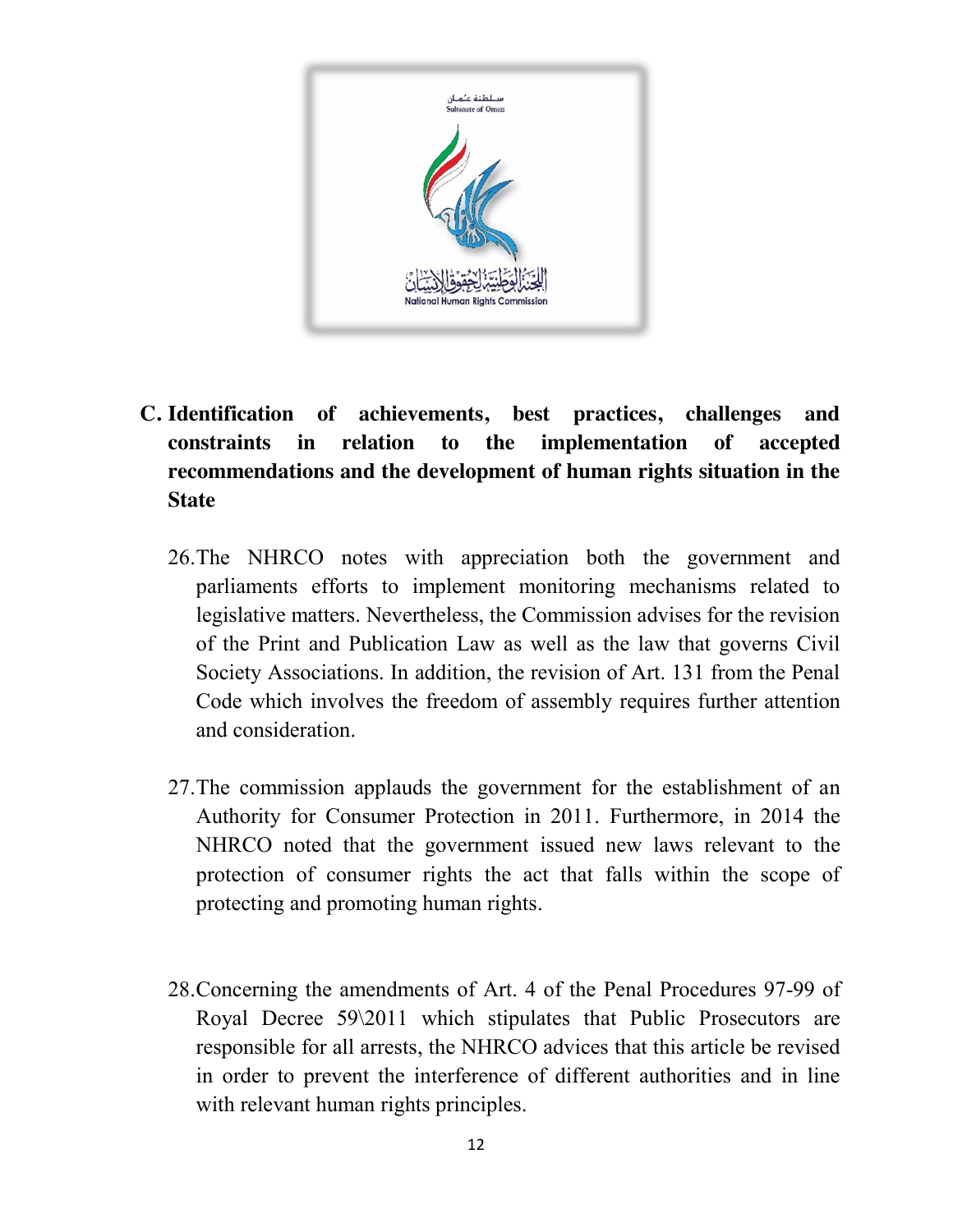

- 29.Concerning the Law of Print and Publication no. 49/84, the NHRCO recommends that the government revises and amends these laws especially Art. 31 in order to adhere to relevant international human rights standards.
- 30.The NHRCO applauds the initiatives made by the government for the issuance of a Child Law 22/2014. This law stipulates in Art. 20 that traditional practices that may involve the harming of any individual be prohibited. The NHRCO notes that an internal regulation is in the process of formulation. Despite the existence of associations in Oman that are specialized in the rights of the child, the Commission advises a more efficient role and active participation of these associations on matters related to children's rights.
- 31.The NHRCO notes that Art. 36 from the Child Law stipulates and promotes the right to education and health care for all children and where these rights are violated, the legal guardian is to be defined. The NHRCO recalls that such services need to be provided by the government and its competent authorities.
- 32.The NHRCO requests the amendment of Art. 137 from the Penal Code 7/1974 to adhere to concepts and elements of human rights concerning rights to peaceful Assembly.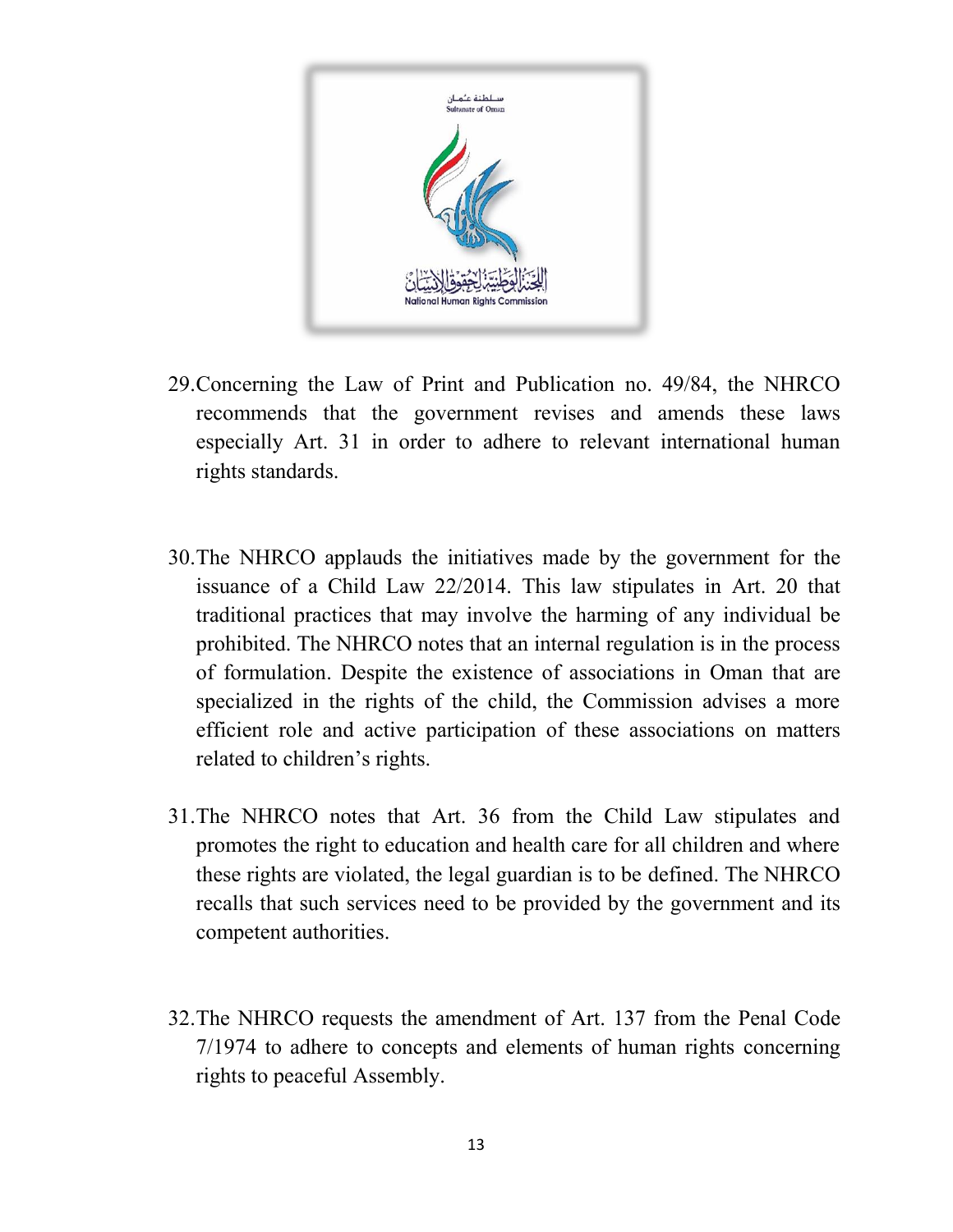

- 33.The Ministry of Social Development has created three committees that focus entirely on the rights of the disabled persons, children and women rights. The NHRCO took the necessary measures so that all three committees include its representatives for the purpose of ensuring more transparency and provide specialized expertise.
- 34. Despite the existence of the Juvenile Accountability Law 30/2008, the NHRCO recommends that juvenile centers be established in various regions of Oman and demands the creation of specialized courts that focuses entirely and solely on cases committed by juveniles.
- 35. As per national statistics provided by the National Statics Center in 2013, the percentage of women employed by the public sector in 2013 was 45% compared to 20.5% in the private sector. NHRCO notices that Women do not face discrimination in the workplace and that equal opportunities in employment do exist in reality. The NHRCO did not receive cases of discriminatory acts as a result of gender inequality in workplaces.
- 36.The NHRCO commends the government and the Basic Statues for providing the freedom to worship and of religious practices and belief within the borders of the Sultanate.
- 37. The Commission praises the government for having established the Al Massarah Hospital, a specialist facility for psychological and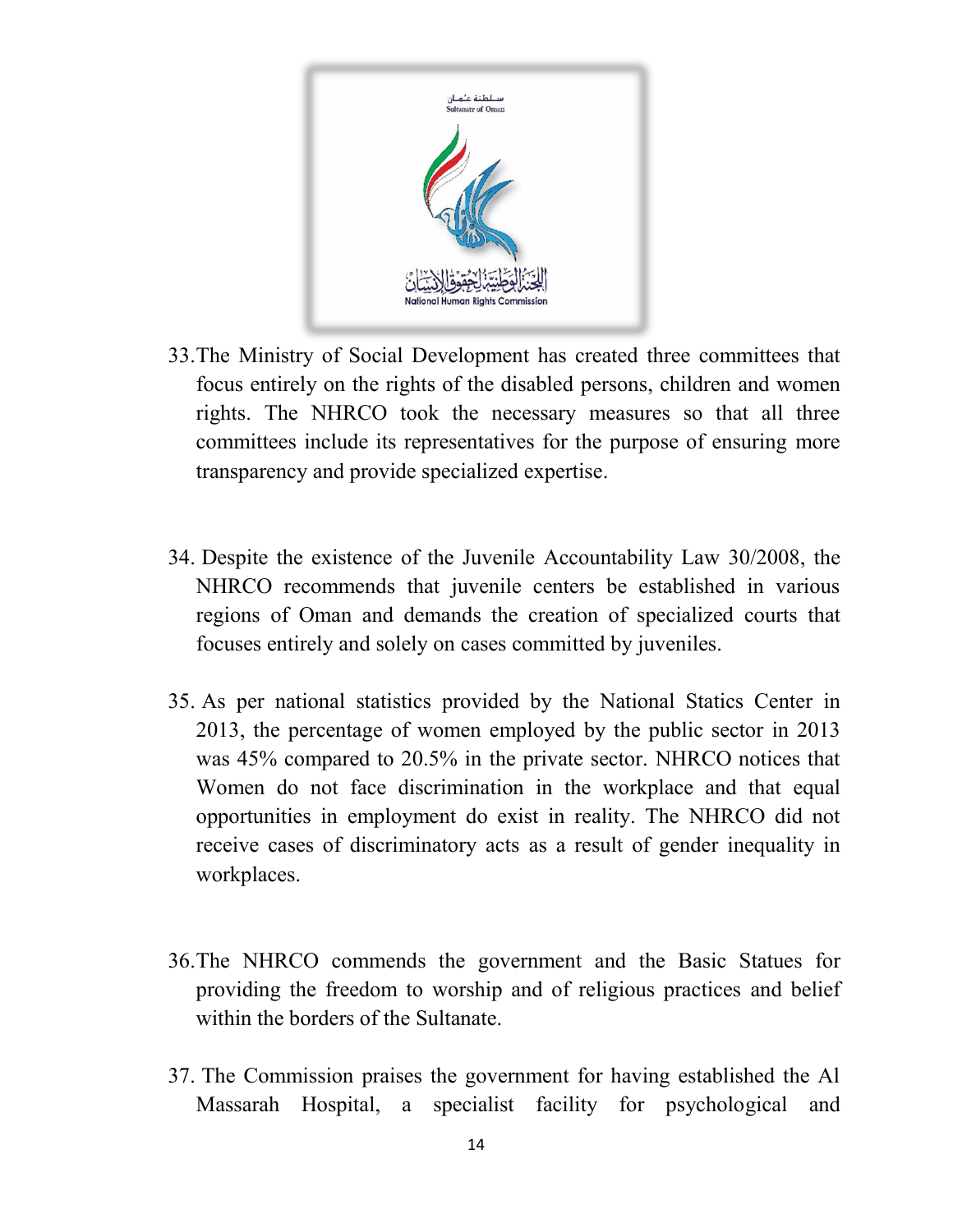

neurological care. This 60,000m2 facility was established according to international standards and witnesses the determination of the government to promote and protects human rights for all and in all circumstances.

- 38.The NHRCO conducted regular visits to the Central prison of Samail to ensure that detainees and prisoners' rights are respected according to international standards. These visits were carried out upon the request of detainees themselves or upon the NHRCO initiatives.
- 39.The Commission calls upon the Ministry of Manpower to revise its policies (Art. 18 from the Labor Law 35/2003) concerning the rights of foreign and expatriate employees with the purpose of ensuring their rights including with regard to their rights to transfer from one employer to another. The NHRCO stresses that freedom of movement and opportunity to employment should not be restricted.
- 40.Royal Decree 9\2012 and 10\2012 ensures the independence of the three powers and the principle of the separation of powers, judiciary, executive and legislative powers. The Commission commends the government for the steps taken to lay the required foundations for an independent and efficient system and process. However, Art. 7 from the Judiciary Law 90/1999 pertaining to its jurisdictional location, requires revision to guarantee the principle of independence of both systems and processes.